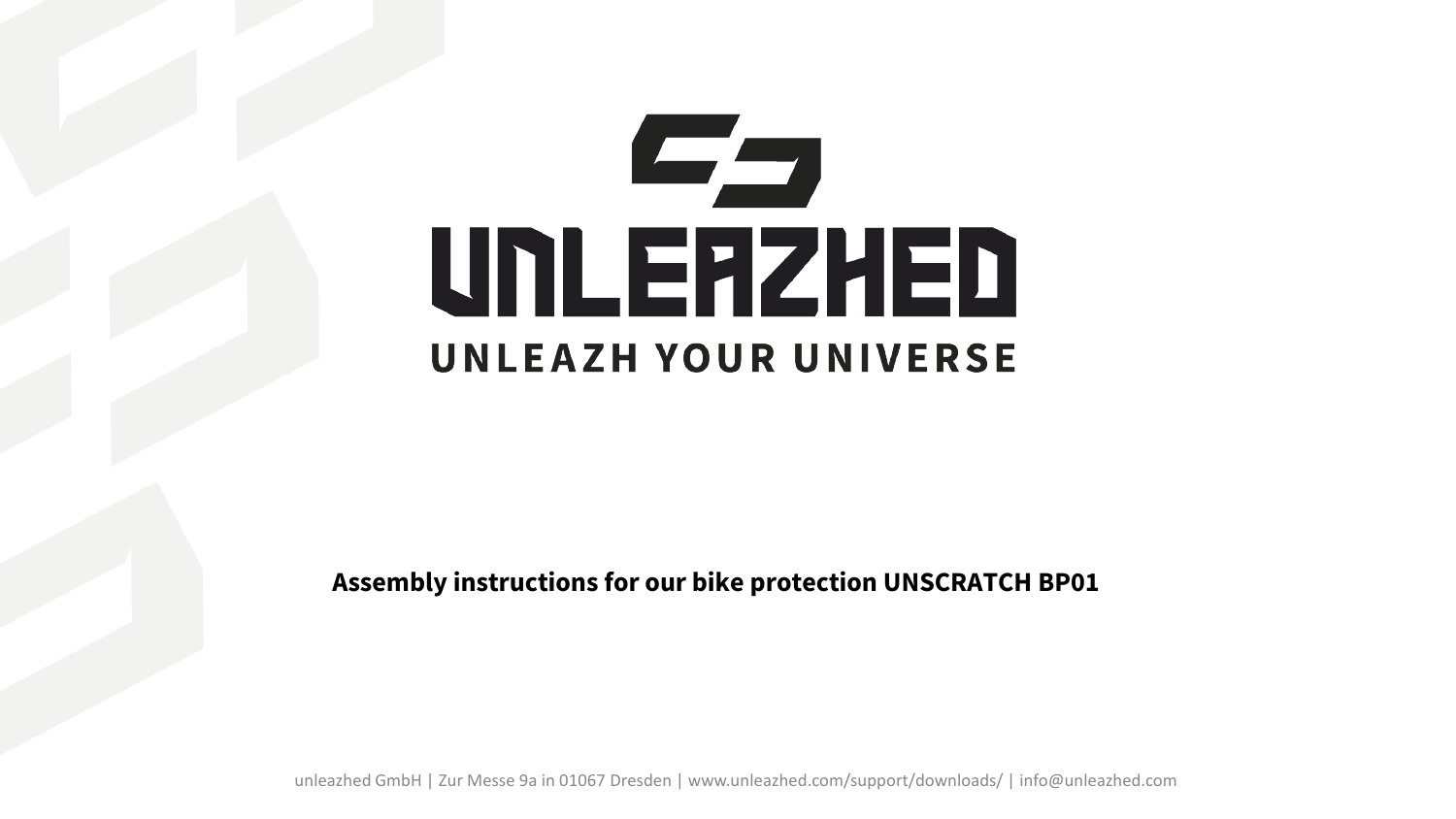

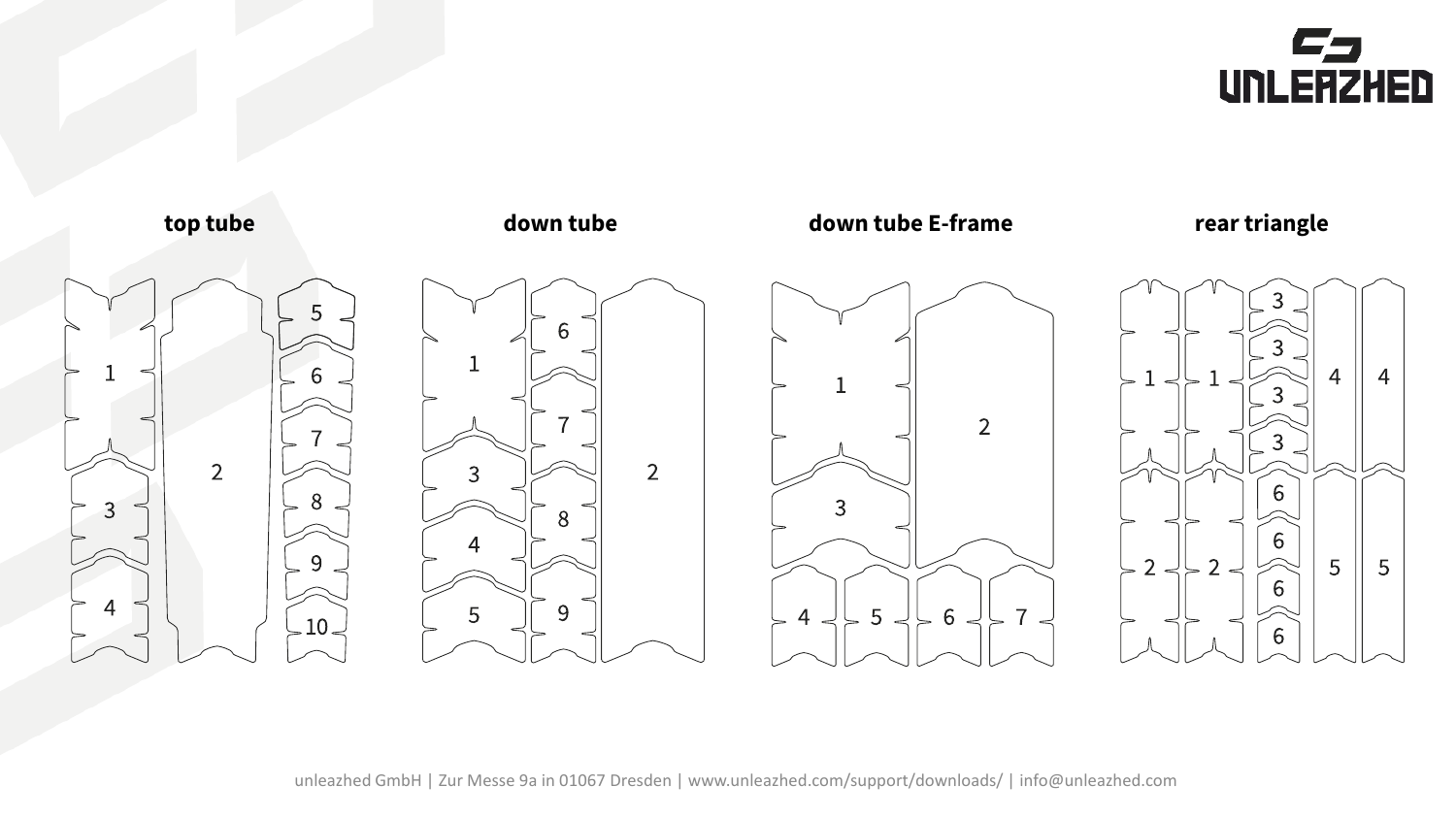



- Remove rough dirt and then clean your bike with a commercially available "cleaning product | surface cleaner".
- $\triangleright$  Important: your bike must be free of oil and grease.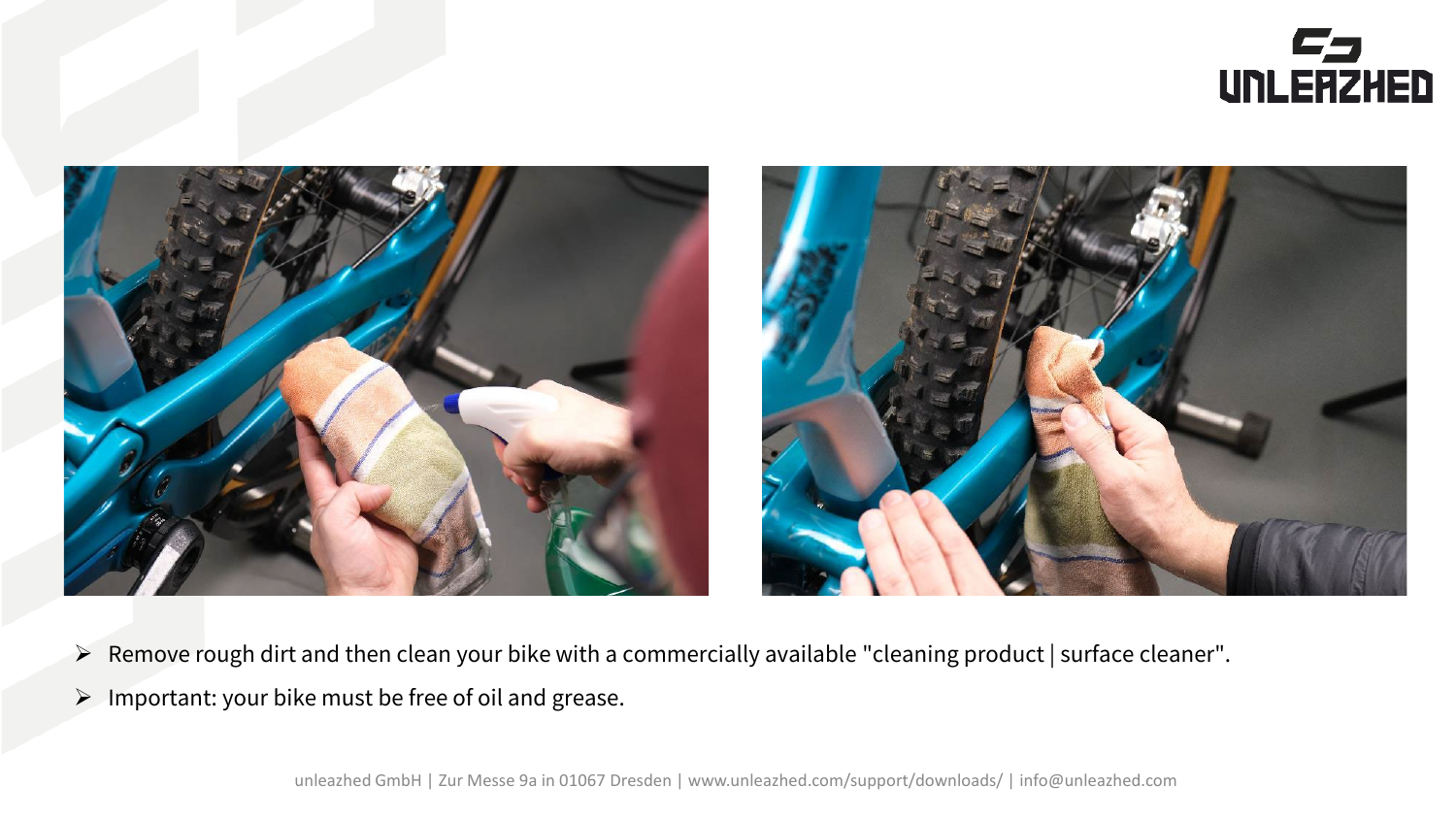



- $\triangleright$  Apply at room temperature between 20 °C and 22 °C.
- $\triangleright$  Shapes can be applied according to our application plan (pages 6-9), but also according to your own ideas.
- $\triangleright$  The foil should extend at least 1 cm beyond the edges of your frame to achieve the desired adhesive strength.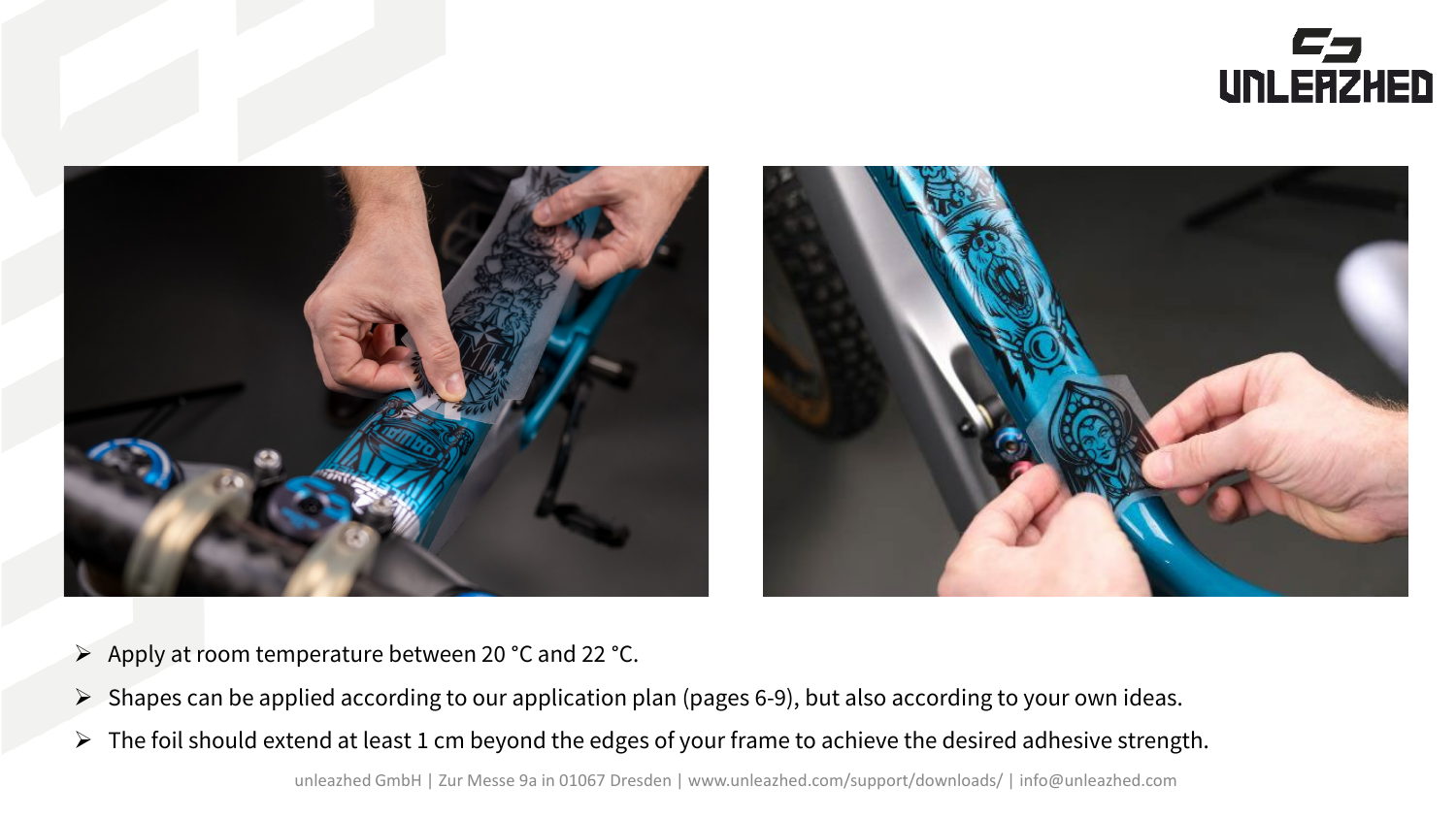



- $\triangleright$  After gluing, the individual shapes should be treated with a household hairdryer on level 3.
- $\triangleright$  For optimum adhesion: Leave your bike in the garage for another 24 hours!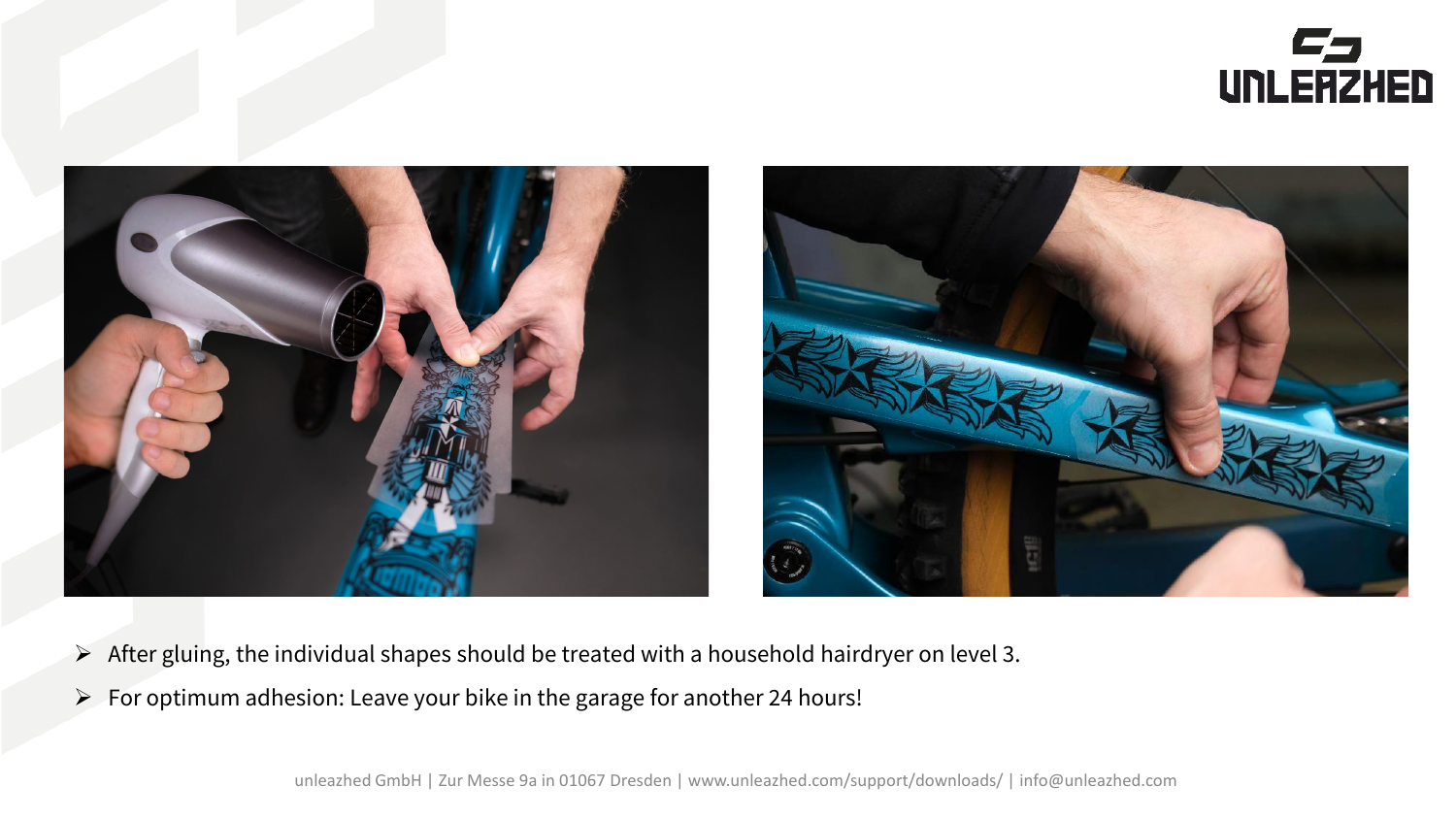

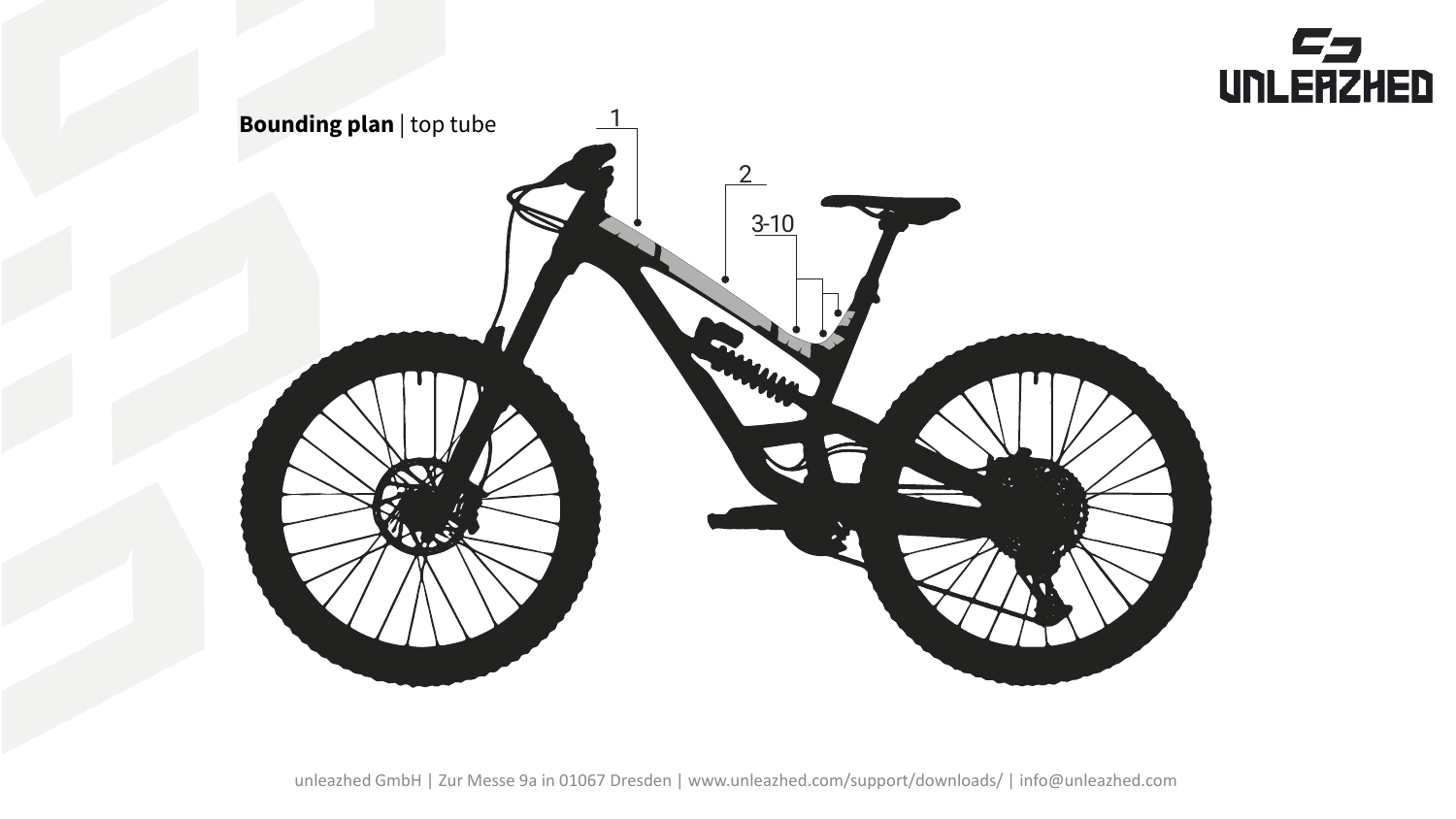

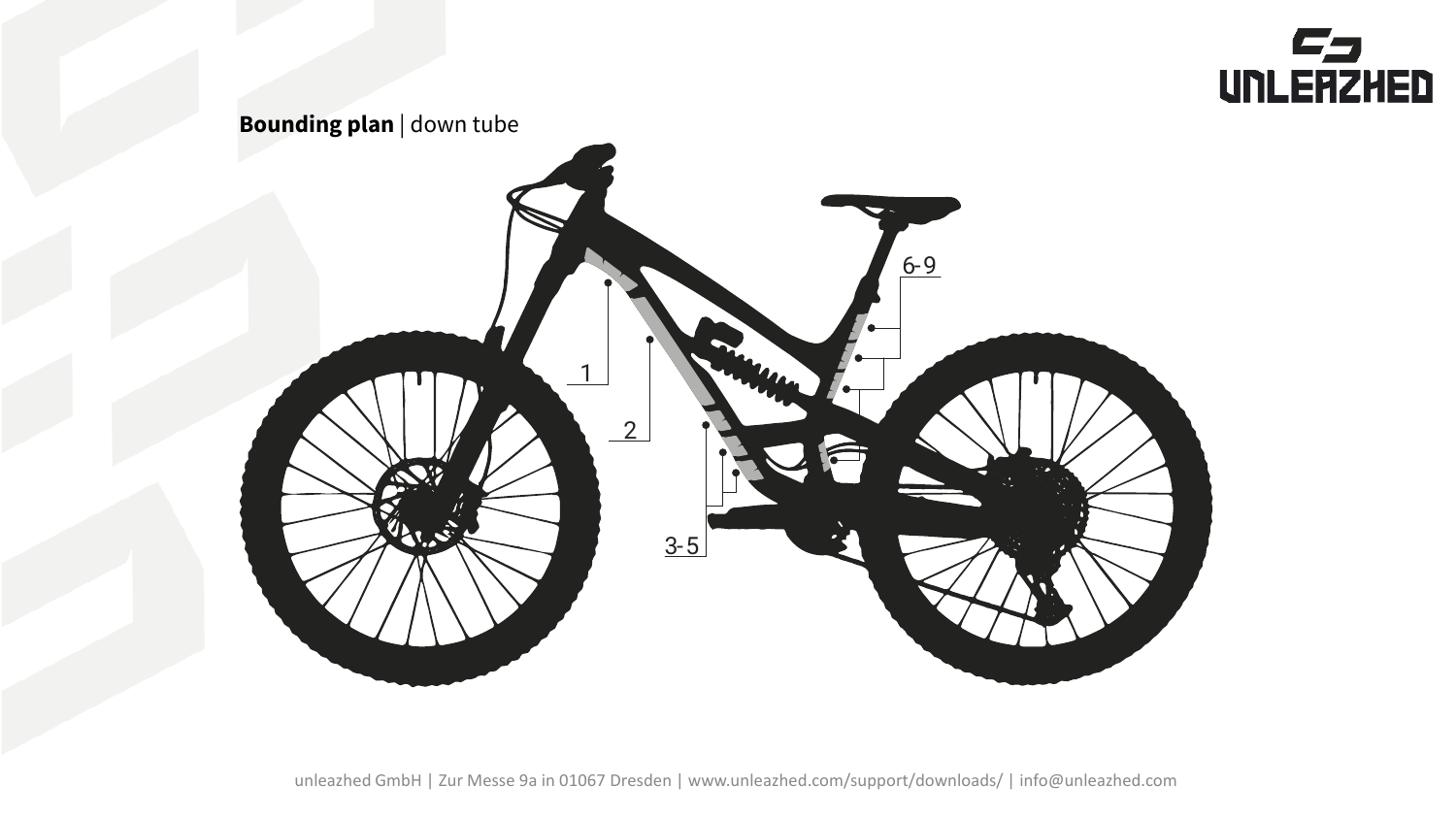

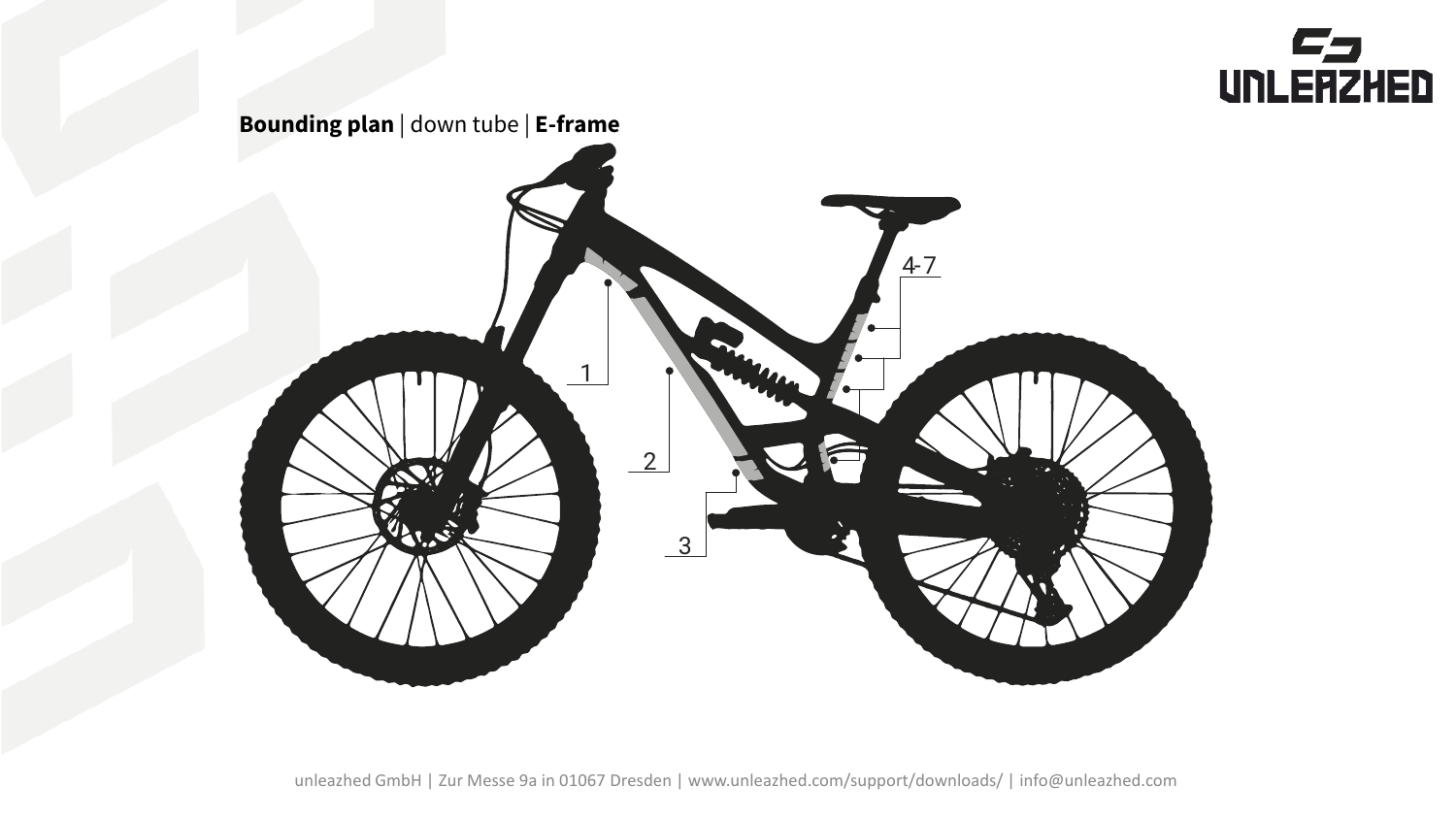